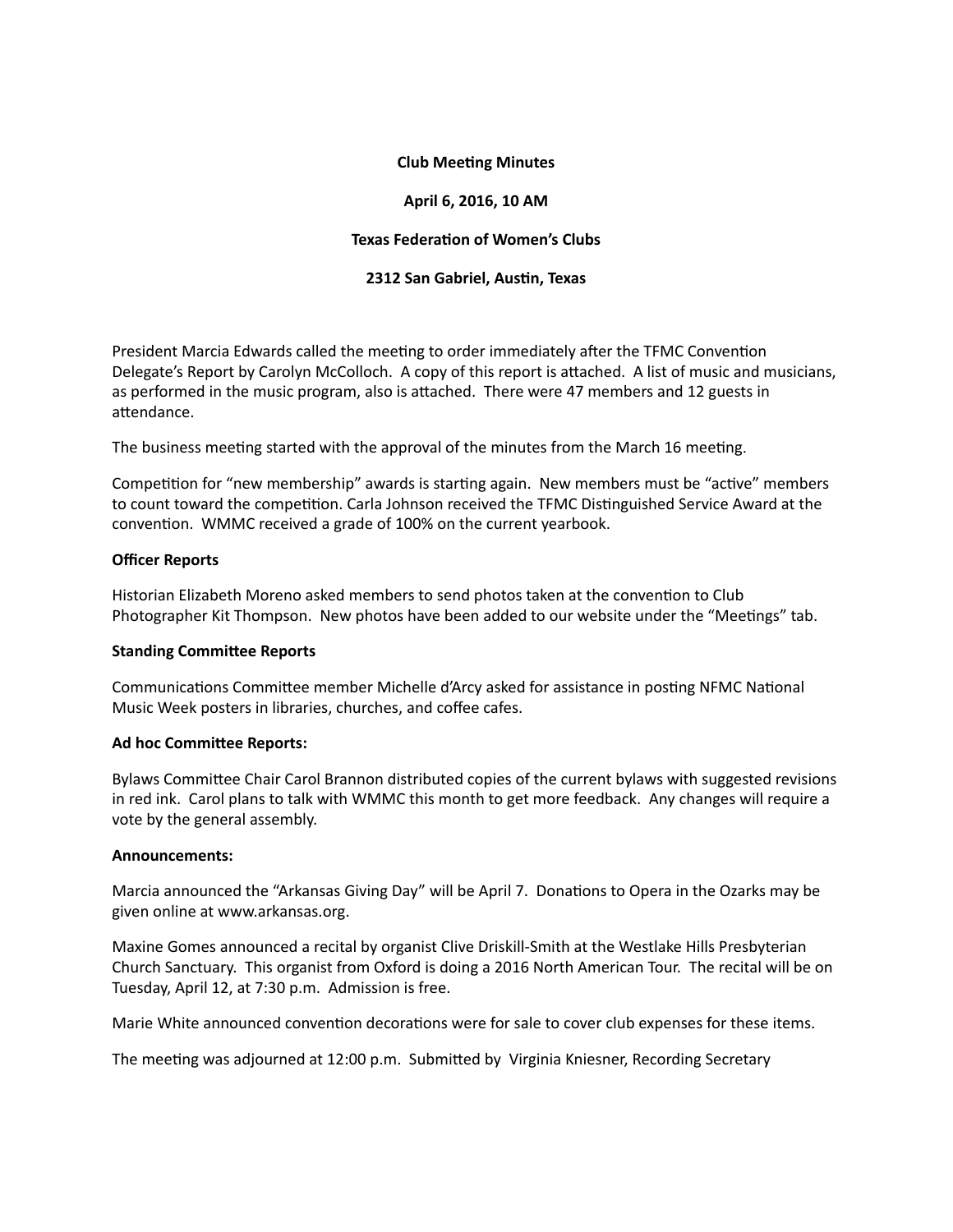#### **Musical Melange**

# **April 6, 2016**

## List of music and musicians, as performed.

| Program Leader:   | Carolyn McColloch                      |  |
|-------------------|----------------------------------------|--|
| Collect Leader:   | Virginia Kniesner                      |  |
| Together We Sing: | Eternal Father, Strong to Save (p. 34) |  |
|                   | Carlie Burdett, leader                 |  |
|                   | Janie Keys, piano                      |  |

#### **Program**

Four Little Movements, Op. 1 and the state of the Blaz Pucihart (b. 1977)

Movements 1, 2, and 4

Sheryl Goodnight, flute

\*\*Dr. Stephen Burnaman, piano

Three Nocturnes for Cello and Guitar **Integrational Manual Strute 1806-1874** Johann Frederich Burgmuller (1806-1874)

Alessandro Scarlatti (1660-1725)

No. 2 and No. 3

Katie Kerwin, guitar

Virginia Raleigh, cello

|  |  |  | Gil Il Sole Del Gange |
|--|--|--|-----------------------|
|--|--|--|-----------------------|

Schone Wiege meiner Leiden **Nach Schone Wiege meiner Leiden** and Base and Robert Schumann (1810-1856)

Wiegenlied (Cradle Song) **Michael Crading Crading Crading Crading Crading Crading Crading Crading Crading Crading Crading Crading Crading Crading Crading Crading Crading Crading Crading Crading Crading Crading Crading Crad** 

Marianne Weiss Kim, soprano

Melanie Richards, piano

Oscillation Prime for String Quartet **Alexandro** Sills (b. 1991) **Alejandro Sills** (b. 1991)